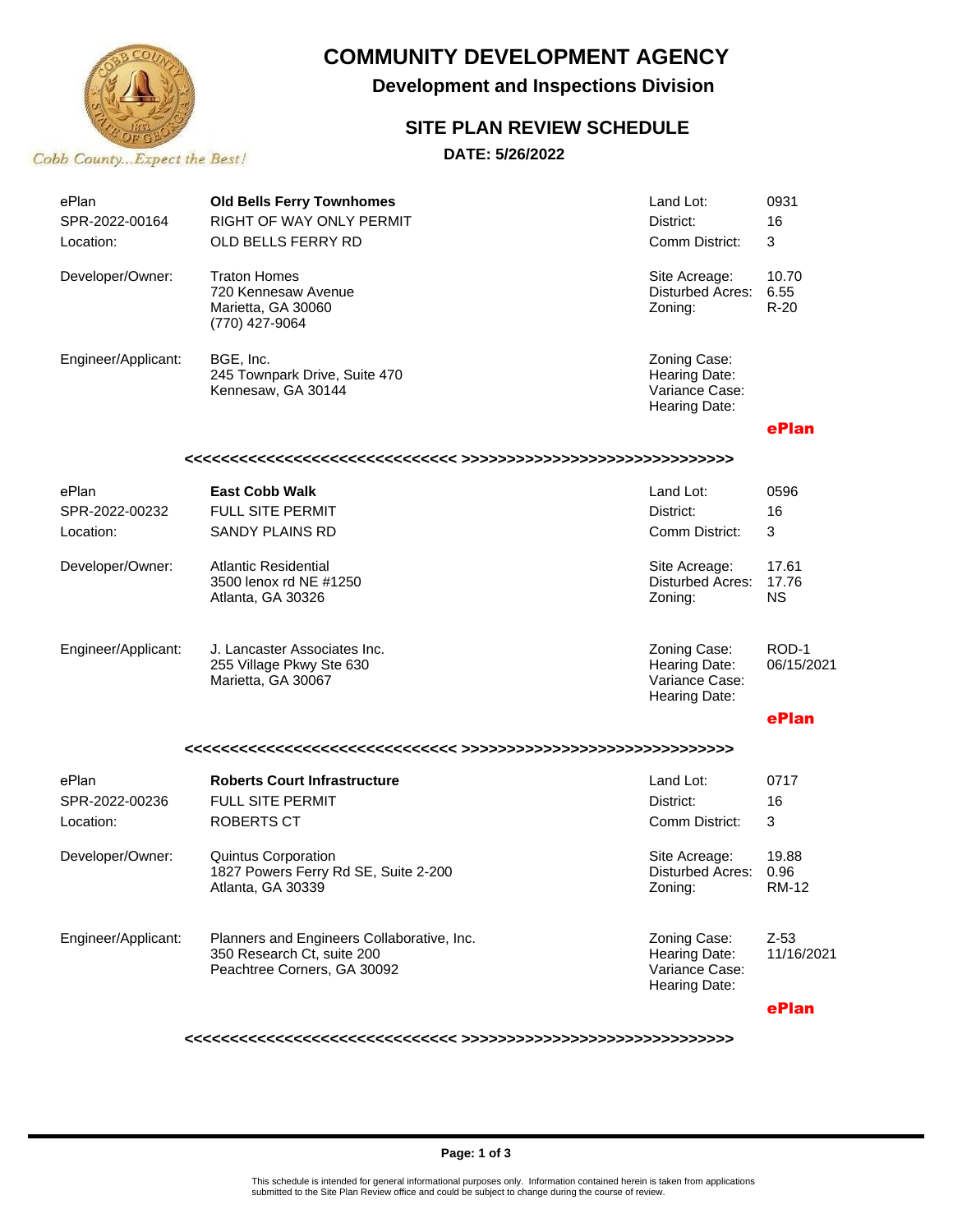

# **COMMUNITY DEVELOPMENT AGENCY**

**Development and Inspections Division**

### **SITE PLAN REVIEW SCHEDULE**

### **DATE: 5/26/2022**

| ePlan<br>SPR-2022-00240<br>Location: | FY21 Miscellaneous Sope Creek Sewer Repairs<br><b>FULL SITE PERMIT</b><br>HOLT RD       | Land Lot:<br>District:<br>Comm District:                         | 1201<br>16<br>2                |  |  |  |
|--------------------------------------|-----------------------------------------------------------------------------------------|------------------------------------------------------------------|--------------------------------|--|--|--|
| Developer/Owner:                     | Cobb County Water System<br>660 South Cobb Drive<br>Marietta, GA 30060                  | Site Acreage:<br>Disturbed Acres:<br>Zoning:                     | 4.20<br>4.20<br>$R-20$         |  |  |  |
| Engineer/Applicant:                  | Freese and Nichols, inc.<br>360 Interstate N Parkway Suite 250<br>Atlanta, GA, GA 30339 | Zoning Case:<br>Hearing Date:<br>Variance Case:<br>Hearing Date: |                                |  |  |  |
|                                      |                                                                                         |                                                                  | ePlan                          |  |  |  |
|                                      |                                                                                         |                                                                  |                                |  |  |  |
| ePlan                                | Sanitary Sewer Service for 4511 Austell Road                                            | Land Lot:                                                        | 1067                           |  |  |  |
| SPR-2022-00241                       | <b>FULL SITE PERMIT</b>                                                                 | District:                                                        | 19                             |  |  |  |
| Location:                            | <b>AUSTELL RD</b>                                                                       | Comm District:                                                   | $\overline{4}$                 |  |  |  |
| Developer/Owner:                     | Kingdom Builders International<br>4511 Austell Road<br>Austell, GA 30106                | Site Acreage:<br>Disturbed Acres:<br>Zoning:                     | 0.62<br>0.62<br><b>O&amp;I</b> |  |  |  |
| Engineer/Applicant:                  | <b>Burns Civil Engineering</b><br>2039 LITTLE TEXAS VALLEY RD NW<br>Rome, GA 30165      | Zoning Case:<br>Hearing Date:<br>Variance Case:<br>Hearing Date: | $Z-30$<br>06/17/2014           |  |  |  |
|                                      |                                                                                         |                                                                  | ePlan                          |  |  |  |
|                                      |                                                                                         |                                                                  |                                |  |  |  |
| ePlan                                | <b>Vieler Expansion</b>                                                                 | Land Lot:                                                        | 0613                           |  |  |  |
| SPR-2022-00242                       | <b>FULL SITE PERMIT</b>                                                                 | District:                                                        | 18                             |  |  |  |
| Location:                            | <b>INTERSTATE WEST PKWY</b>                                                             | Comm District:                                                   | $\overline{4}$                 |  |  |  |
| Developer/Owner:                     | <b>Malone Construction</b><br>405 Interstate West Pkwy<br>Lithia Springs, GA 30122      | Site Acreage:<br><b>Disturbed Acres:</b><br>Zoning:              | 3.63<br>0.70<br>ш              |  |  |  |
| Engineer/Applicant:                  | Travis Pruitt & Associates, Inc.<br>4317 Park Drive, Suite 400<br>Norcross, GA 30093    | Zoning Case:<br>Hearing Date:<br>Variance Case:<br>Hearing Date: |                                |  |  |  |
|                                      |                                                                                         |                                                                  | ePlan                          |  |  |  |

**<<<<<<<<<<<<<<<<<<<<<<<<<<<<<< >>>>>>>>>>>>>>>>>>>>>>>>>>>>>>**

#### **Page: 2 of 3**